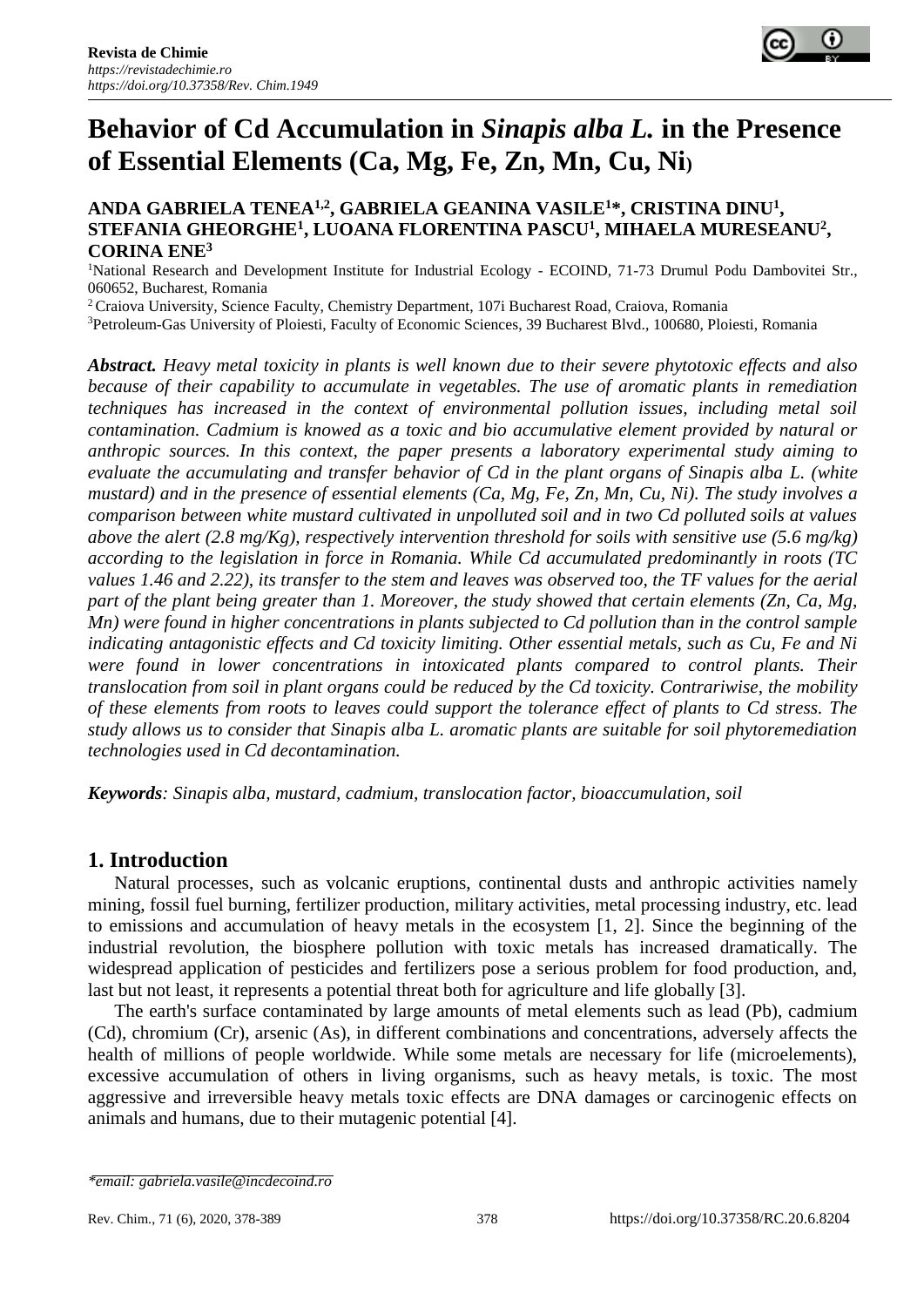

A real threat is that heavy metals are not degradable without outside intervention, as they remain in soil for centuries. Heavy metal contamination has reached toxic levels in air, soil and water in many parts of the world, and their removal has become an urgent problem in order to minimize the entering of toxic elements into the food chain. Conventional remediation techniques (other than bioremediation) used for in-situ and ex-situ remediation are usually costly and destructive. These include solidification and stabilization, soil washing, electro-kinetics, chemical reduction/oxidation, low-temperature thermal de-sorption, incineration, vitrification, pneumatic fracturing, excavation/ recovery, storage and disposal [5].

In recent years, phytoremediation has been studied in particular due to the fact that it is an economically efficient soil detoxification method and it is in the same time an ecological method because it uses plants which hyper accumulate metal to extract heavy metals from polluted soils [6]. Generally, in phytoremediation studies, the soil contamination with metals was evaluated based on the plants ability to extract the metals from soil and transport them to their organs, quantified as transfer coefficients or translocation factors. The transfer or bioaccumulation coefficient (TC) is given by the ratio between the metal concentration in the root and the metal concentration in the soil, results expressed in mg/kg. A value greater than 1 indicates metal bioaccumulation in the root. The higher this coefficient, the more the plant extracts the metal and fixes it to the root [7].

The translocation coefficient (TF) represents the ratio between the metal concentration in the aerial components (stem, leaves, or inflorescence) and the metal concentration in the plant root. In this case, a TF value greater than 1 also indicates the bioaccumulation in that part of the plant and this should be taken into account when assessing the risk of using the plant for therapeutic purposes [7].

Numerous aromatic plants such as *Salvia officinalis, Matricaria chamomilla, Ocimum basilicum, Lepidium sativum, Calendula officinalis* were used as biological target for heavy metals phytoremediation studies [8].

More research has shown that plants from the *Brassicaceae* family (including *Sinapis alba*) can be used as heavy metals accumulators [9] due to their specific tolerance. Besides phytoremediation, white mustard provides antimicrobial activity and it could be used in order to improve crop yield and soil quality, acting as a natural fungicide and bacteriostatic [10].

Several studies regarding copper (Cu), nickel (Ni) and zinc (Zn) accumulation [10-12] have concluded that, for a moderate level of contamination, white mustard could be used for remediation of contaminated soil. A study on germination and development of mustard seeds in Cr-polluted soil indicated that white mustard is tolerant to high Cr levels and has hyper accumulative abilities [13]. Another study that looked at the effect of aluminum (Al) whose toxicity can inhibit mustard germination and development in acidic soils indicated that it does not accumulate in plant matter, but productivity may be impaired [14].

Cadmium (Cd) is an environmental contaminant introduced into the soil through anthropogenic activity. Under the stress due to Cd, hyper or non-hyper accumulative responses of plants differ depending on their morphological responses and physiological processes, such as photosynthesis and respiration, transport, absorption and assimilation of minerals and nitrogen, as well as water absorption and transport, all these contributing to the ability of plants to accumulate and detoxify Cd [15]. The cadmium in the soil can affect the plants that have reached maturity either from spontaneous or cultivated flora. As the soil has a more acidic *p*H, the mobility of metals increases, so they can be found either in the roots, in the aerial or inflorescence part of some plants [7].

Another study regarding the effect of Cd on mustard plants showed that it has an inhibitory effect on root development without influencing the growth and development of the plant [16]. The toxic effects of Cd on plant roots can be reduced by applying organic amendments to the soil, which lead to an increase in soil *p*H, lowering the solubility of Cd, while adsorption and complexation reactions reduce its bioavailability for vegetation [17]. The World Health Organization (WHO) imposed a limit of 0.3 mg/kg for Cd accumulation in medicinal herbs [18]. In addition, the European Commission established the limit of Cd in food supplements of about 1 mg/kg [19].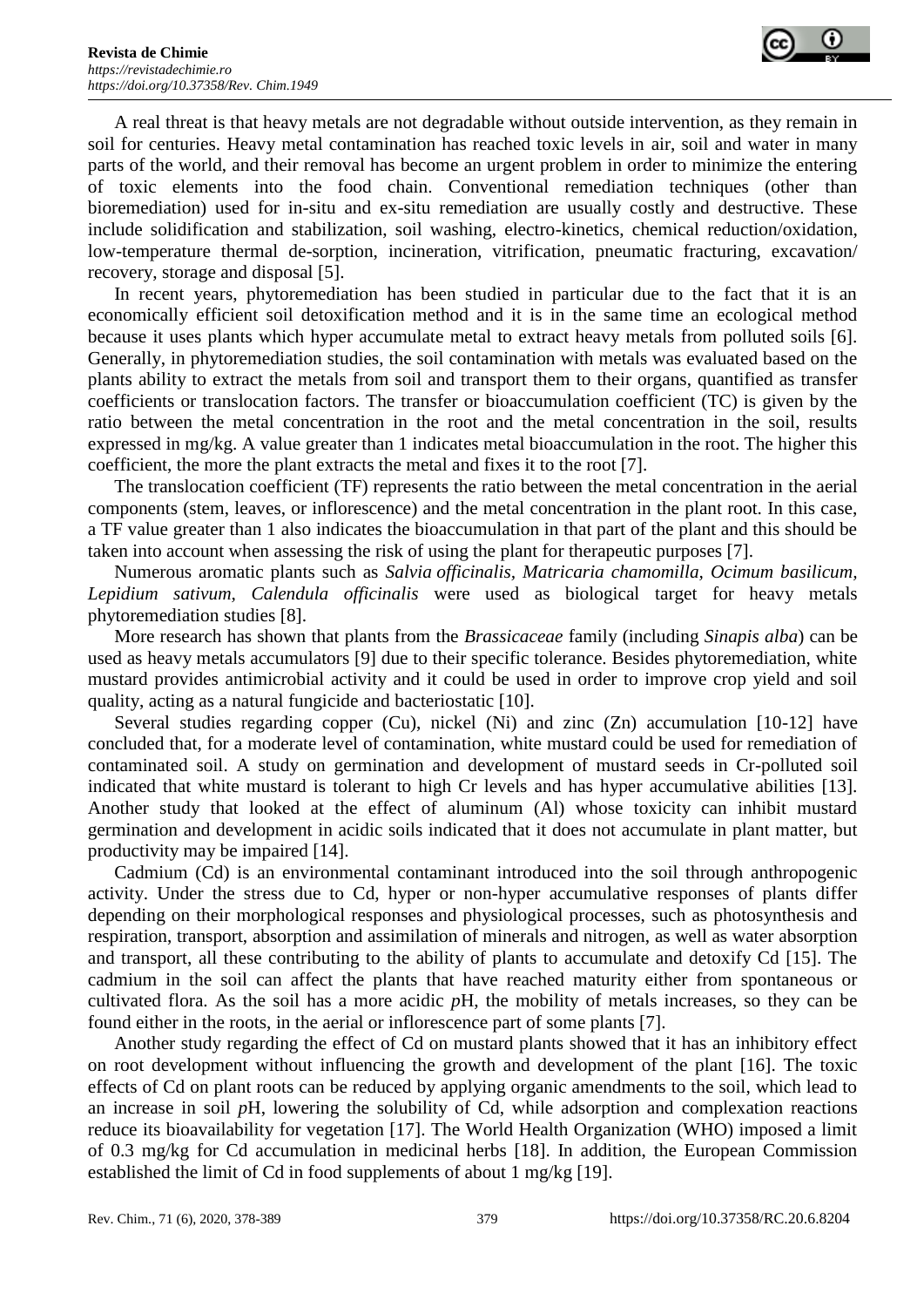

This paper presents a laboratory experimental study aiming to evaluate the accumulating and transfer behavior of Cd in the roots, stems and leaves of white mustard plants grown also in the presence of essential elements (Ca, Mg, Fe, Zn, Mn, Cu, Ni). The study makes a comparison between white mustard cultivated in unpolluted soil and in two Cd polluted soils at values above the alert, respectively intervention threshold for soils with sensitive use according to the legislation in force in Romania [20].

# **2. Materials and methods**

### **2.1. Materials and reagents**

Biological materials were mustard seeds, Sinapis alba L., batch number SIA230218 and SIA100715 provided by MicroBiotests Belgium. A universal substrate for plants, type Agro CS (40 L), was used for seeds planting. To assure the results validation, a certified reference materials (CRM) type Multi-element 21 (Ca, Cd, Cu, Fe, Mg, Mn, Ni, Pb, Zn), 100 mg/L (traceable to NIST, Merck) was used for metal calibration curves. A solution of 1000 mg/L Cd (CRM, Certipur, LGC) was used to enrich the substrate.

### **2.2 Equipment**

A Mortar Grinder RM 200 - Retsch, a Lyophilizer Christ Alpha 1-2 LD (Martin Christ GmbH, Germany) and an Ethos Up Microwave Digestion Systems - Milestone were used for soil or plants samples preparation before metals determination. The Inductively Coupled Plasma - Optical Emission Spectrometry (ICP-OES) with an Optima 5300 DV Perkin Elmer spectrometer was used for determination of the metals.

### **2.3. Experimental conditions**

The start of the experiment - Polluted soil grown with mustard (Sinapis alba L.)

Mustard seeds and universal substrate composed of peat soil and humus for garden plants were used. The substrate had the following characteristics mentioned by the producer: *p*H between 5.0 to 7.0; N<sub>total</sub> 1.9%, P<sub>total</sub> 0.5%, K<sub>total</sub> 0.9%, conductivity: 1.2  $\mu$ S/cm and water humidity: 65%.

In order to establish the reference point of the experiment, the mustard seeds, the soil and the water used for watering were analyzed from a physical-chemical point of view. The determinations were performed on two replicates for each type of test, the average value ( $\alpha$ mean) being considered the reference value.

The metal content of mustard seeds (Table 1) indicates an initial Cd concentration of 0.13 mg/kg. The watering tap water (Table 2), as well as the soil used to grow mustard seeds (Table 3), did not presented an initial Cd content.

|         |          |          |                           | <b>Table 1.</b> Ividstand Seculation visits, High Ng |          |          |        |  |
|---------|----------|----------|---------------------------|------------------------------------------------------|----------|----------|--------|--|
| Element | Sample i | Sample 2 | $\lambda$ <sub>mean</sub> | Element                                              | Sample 1 | Sample 2 | Amean  |  |
|         | 4.088    | 4.106    | 4.097                     | M₫                                                   | 3.158    | 3.153    | 3,156  |  |
|         |          | 0.14     | ).13                      | Mn                                                   | 21.5     | 21.5     |        |  |
|         |          |          |                           |                                                      | 1.87     |          | . . 50 |  |
| Fe      |          | 77.9     | 70.0                      |                                                      | 49.3     | 42.      | 45.8   |  |

**Table 1**. Mustard seed analysis, mg/kg

**Table 2.** Analysis of tap water used for watering the mustard plants,  $\mu \sigma / L$ 

| $\mu$ and $\mu$ and $\mu$ prairies, $\mu$ g/ $\mu$ |      |    |                                     |  |           |
|----------------------------------------------------|------|----|-------------------------------------|--|-----------|
| Element                                            |      |    | Tap water Element Tap water Element |  | Tap water |
| Cа                                                 |      | Fe | 39.3                                |  |           |
| Cd                                                 | <0.4 | Μg | 4.8                                 |  | 16.3      |
| . A                                                |      | Mn | 2.6                                 |  |           |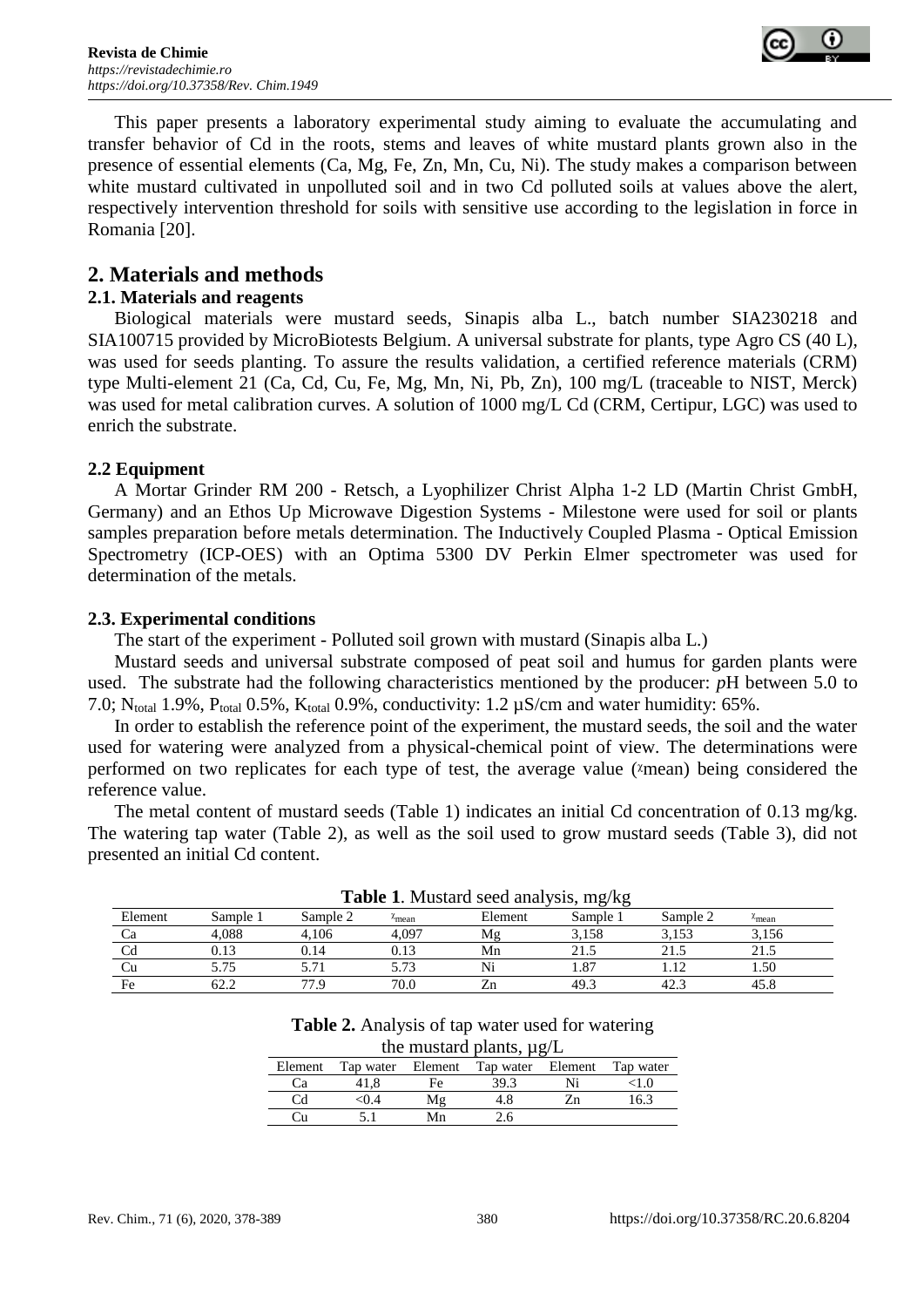

| Parameters                 | Measure unit | $\chi$ <sub>mean</sub> | Parameters | Measure unit | $\chi$ <sub>mean</sub> |
|----------------------------|--------------|------------------------|------------|--------------|------------------------|
| pΗ                         | pH units     | 6.35                   | Cd         | mg/kg dm     | < 0.08                 |
| Conductivity               | $\mu$ S/cm   | 554.5                  | Cu         | mg/kg dm     | 12.46                  |
| Organic Carbon             | $\%$         | 11.98                  | Mn         | mg/kg dm     | 357                    |
| Humidity                   | %            | 39.9                   | Ni         | mg/kg dm     | 13.69                  |
| Total nitrogen             | $mg/kg dm*$  | 13,406                 | $Z_{n}$    | mg/kg dm     | 64.33                  |
| Total phosphorus           | mg/kg dm     | 2,815                  | Cа         | mg/kg dm     | 108,229                |
| Organochloride Pesticides  | mg/kg dm     | < 0.01                 | Mg         | mg/kg dm     | 3,155                  |
| <b>Triazine Pesticides</b> | $mg/kg$ dm   | < 0.03                 | Fe         | $mg/kg$ dm   | 14,523                 |

**Table 3.** The characteristics of the soil used in experimental tests

\*mg/kg dry matter

The soil used in the in translocation and bioaccumulation experimental tests, the same as the one used in our similar design study, but made for the chamomile plant [21], has a *p*H around 6.4, with a  $C_{total}/N_{total}$  ratio of 17.52, indicating moderate mobility of nitrogen transfer to the plant. The metal concentration in substrate indicated normal values [20].

### **2.4. Experimental bioaccumulation and translocation tests**

The experiment began in mid-April and finished two months later, in June. The approach of the experiment was designed to highlight the Cd effect on the germination and growth process of the mustard seeds by polluting the soil with two different concentrations of Cd (2.8 mg/kg and 5.6 mg/kg), concentrations situated at the alert threshold for sensitive use, respectively above the intervention threshold for sensitive use [20].

The soil used in the experiment was manually cleaned of solid materials, and the larger pieces of soil were manually crushed. About 800 g of soil were weighed for each experiment, with an initial humidity of about 69%.

The first experiment was considered as the control sample and a number of 33 mustard seeds were added to 560 g of dry soil for germination, the experiment being noted with **M1**. In order to verify the translocation and bioaccumulation of Cd in the mustard plants within the two tests for 2.8 mg/kg and 5.6 mg/kg Cd concentrations (**M<sup>2</sup>** and **M3**), the same amount of soil and seeds was used as in control test. All experiments were conducted at an ambient temperature in the range of 20°C - 25°C, from April to June, using natural light for about 12 hours/day.

### **2.5. Preparation of soil and plant samples for determining the metals concentration**

The collection of soil and plant samples (whole plant with root, stem and leaves) was performed after each month of experiment (at 30 days and at 60 days).

The soil samples were air dried, grinded [in the mortar,](https://context.reverso.net/traducere/engleza-romana/in+the+mortar) sieved and the fraction of less than 150  $\mu$ m was retained for determining the total metal concentration. After harvesting, the plants were washed with distilled water, measured and dried in a lyophilizer to determine the metal content.

The metal content of the soil was determined after extraction in aqua regia (15 mL of 37% HCl and 5 mL of 65% HNO3) from approximately 1.0 g of sample. Afterwards the samples were filtered and diluted with ultrapure water to a constant volume of 50 mL and Cd amount was determined using the ICP-EOS technique [22].

Regarding the vegetation samples, after drying in the freeze dryer, each sample was minced, a quantity between 0.12 g and 0.32 g was weighed and mineralized with a mixture of suprapure  $HNO<sub>3</sub>$ and  $H_2O_2$  in a ratio of 10:3 (v/v). The samples were initially mineralized at room temperature for 24 h to destroy organic matter (cold digestion), followed by a microwave digestion program according to the data presented in table 4 [23 - 25].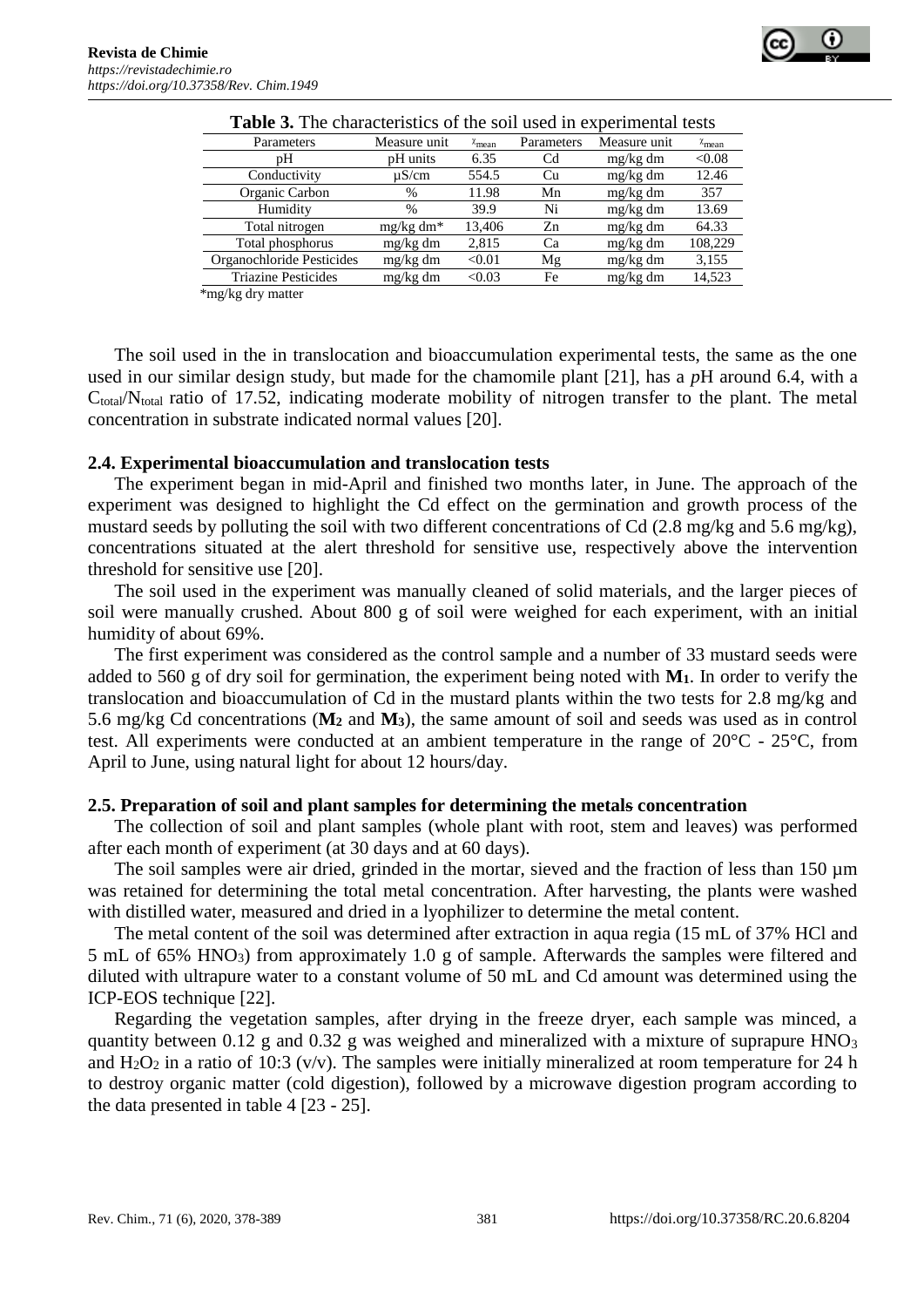| <b>Table 4.</b> MICTOWAVE program |        |            |                       |  |  |
|-----------------------------------|--------|------------|-----------------------|--|--|
|                                   | Power  | Time       | Temperature           |  |  |
| Stage 1                           | 1800 W | 15 minutes | up to $180^{\circ}$ C |  |  |
| Stage 2                           | 1800 W | 15 minutes | $180^\circ$ C         |  |  |
| Stage 3                           |        | 10 minutes | cooling               |  |  |
|                                   |        |            |                       |  |  |

**Table 4**. Microwave program

After the mineralization was completed, the samples were filtered and diluted with ultrapure water to a constant volume of 14 mL. The metals determined both from soil and plant samples were the target metal (Cd), but also the metals playing a role in the plant nutrition and development, namely Cu, Fe, Mn, Ni, Zn, Ca, Mg.

# **3. Results and discussions**

# **3.1. The translocation and bioaccumulation factors for Cd**

Excess concentrations of Cd in soil lead to decreased germination [26]. This idea was confirmed by our tests. The germination of the mustard seeds was differentiated in the control soil sample (Figure 1) compared to the Cd contaminated tests. In the case of the  $M_3$  experiment, a percentage of 57.6% of the total planted seeds germinated (Figure 3), whereas in the case of the  $M_2$  experiment about 78.8% of the seeds (Figure 2) germinated.

It should be mentioned that in the control sample the germination percentage was 84.8%. Germination in the  $M_2$  test was 10% lower than in the control sample, respectively 32% lower in the case of M<sup>3</sup> test compared to the control sample.



**Figure 1**. Mustard plants, control sample (**M1**), 4 days after germination



**Figure 2**. Mustard plants, experiments contaminated with Cd (2.8 mg/kg) (**M2**), 4 days after germination



**Figure 3**. Mustard plants, experiments contaminated with Cd (5.6 mg/kg) (**M3**), 4 days after germination

Figures 4 and 5 show the evolution of Cd concentrations in soil and plants within the two experiments compared to the control sample.

The Cd content in the plants from the  $M_2$  test has increased during the 60 days of the experiment, the final value being 10.2 mg/kg, value at the limit of the phytotoxic concentration (10 mg/kg)[27], with a value of the transfer rate of 3.15 for the whole plant (from the soil to the root and the aerial part).

As presented in Figure 5, after the first month the Cd values in mustard from blank  $M_1$ ,  $M_2$  and  $M_3$ samples were around the normal value in plants (<0.1  $\div$  1 mg/kg) [28], but after 60 days, at the second harvest, the total concentration exceeded the phytotoxic value of 10 mg/kg. The value recorded in experiment  $M_3$  is two times higher than that in plants from the  $M_2$  experiment.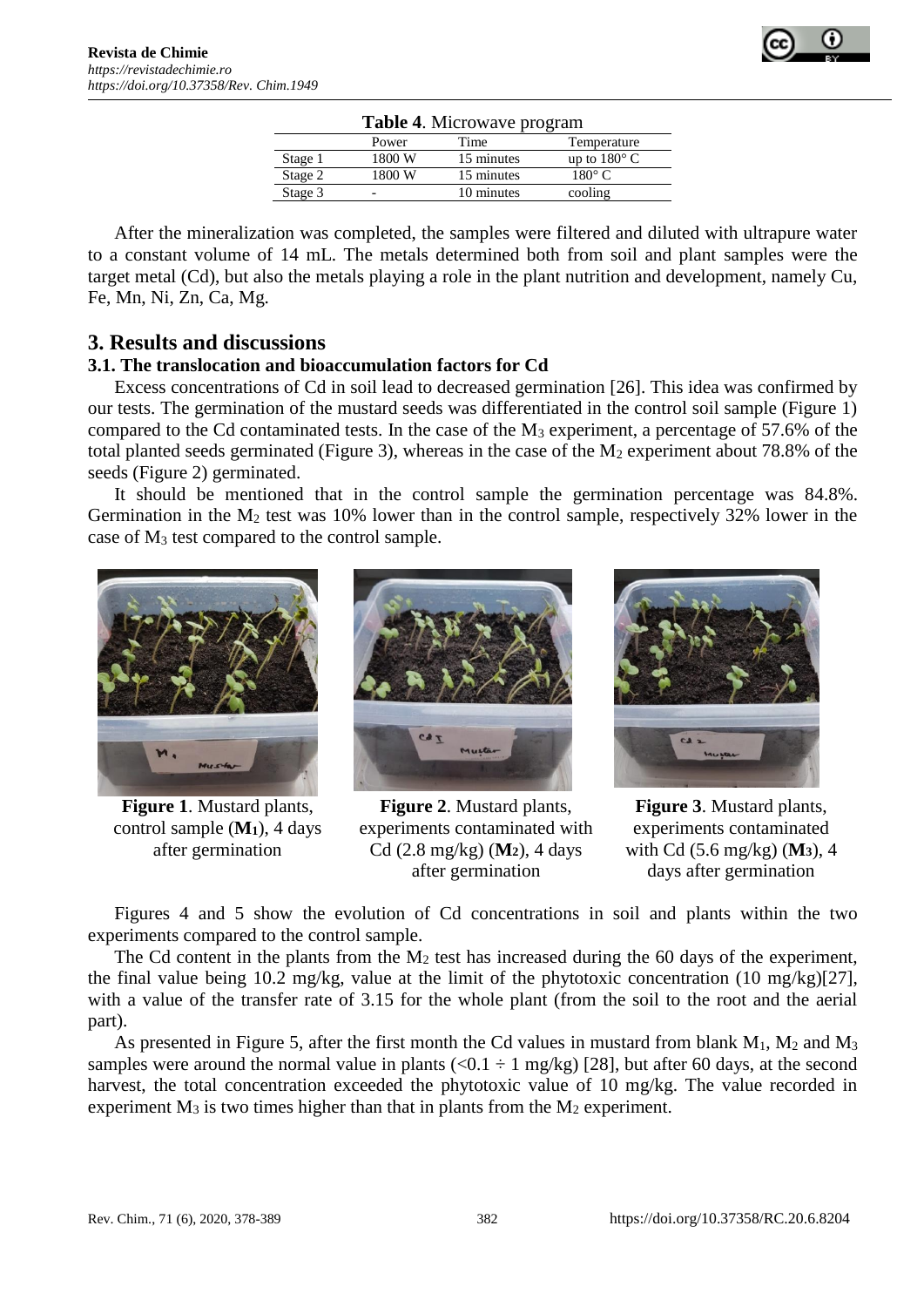







Comparing the bioaccumulation model of Cd from the control sample  $(M_1)$  with that of the  $M_2$ , respectively  $M_3$  contamination experiments, it can be observed that this toxic metal accumulates predominantly in the roots at values of the bioaccumulation coefficient ranging from 1.46 to 2.22. Nevertheless, the Cd translocation to the stem and leaves can be noted, the TF values for the aerial part of the plant being over 1. It should also be noticed that the values of the concentrations in the stems (3.39 mg/kg for  $M_2$  and 9.98 mg/kg for  $M_3$ ) and leaves (3.57 mg/kg for  $M_2$  and 5.87 mg/kg for  $M_3$ ) did not exceed the value of the phytotoxic concentration (10 mg/kg), but the stems of the mustard samples selected for the analysis in the  $M_3$  experiment reached this phytotoxic value (Figure 6).

In most plant species, Cd mainly accumulates in roots, the concentration being about ten times higher than the concentration in the stems. Cd inhibits root and stem growth, affects nutrient extraction and it frequently accumulates in agricultural crops. It is an inhibitor of photosynthesis, as an effect of reducing the amount of chlorophyll and other pigments, but also by closing the stomata. The accumulation of Cd in the different parts of the plant is generally done in the following order: roots  $\geq$ stems  $>$  leaves  $>$  seeds [26, 29, 30].



Elements such as copper (Cu), zinc (Zn), nickel (Ni), cobalt (Co), iron (Fe), molybdenum (Mo) and manganese (Mn) are considered to be essential mineral nutrients, playing a significant role in gene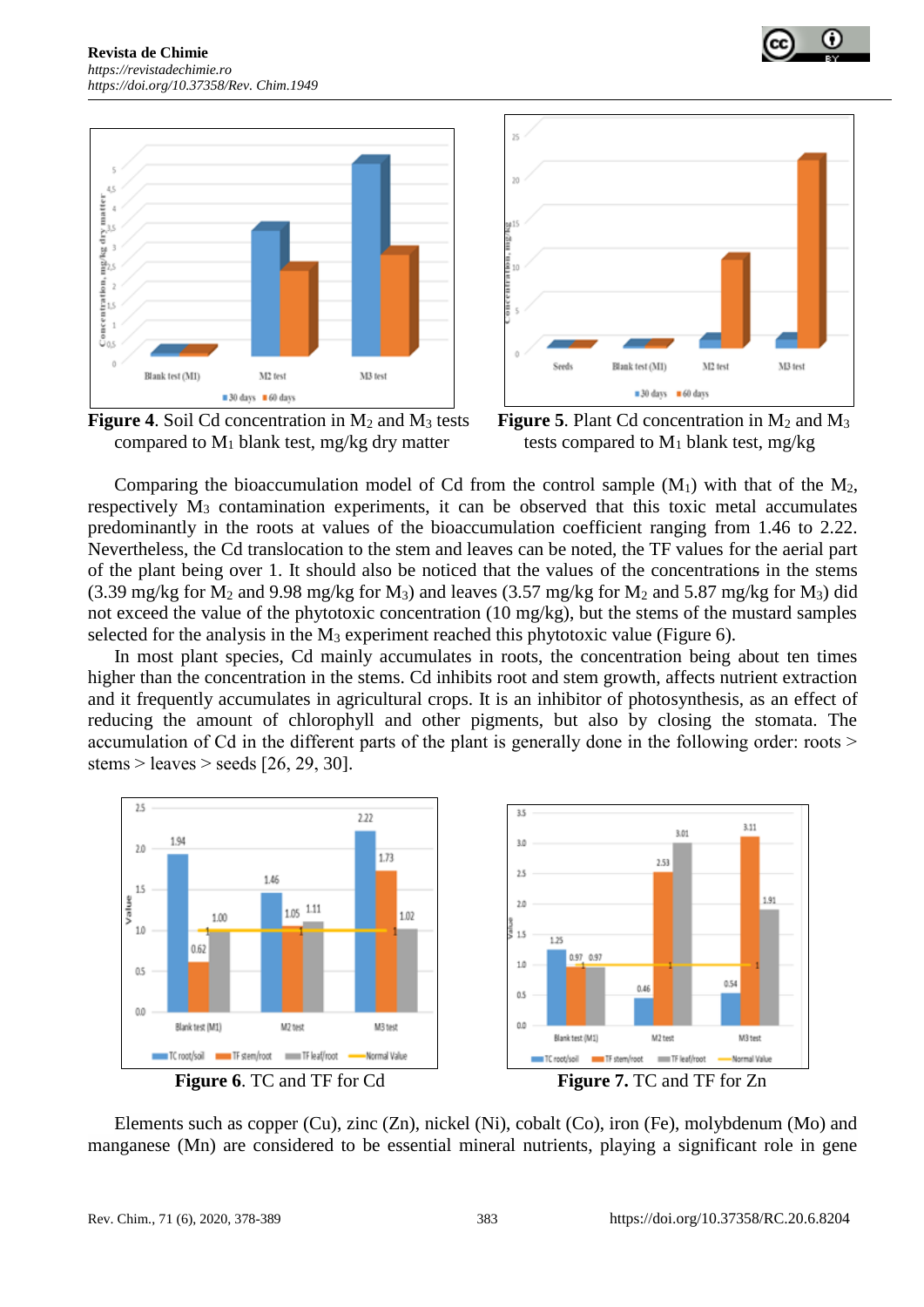

expression, in the biosynthesis of proteins, nucleic acids, growth substances, chlorophyll and secondary metabolites as well as in carbohydrate and lipid metabolism [31, 32].

In the processes of germination and development of plants subjected to the stress of metal pollution, mechanisms of self-defense/resistance/adaptation of the plant to the metallic elements are activated. The presence of anti-stress factors, respectively high content of Ca, Zn and Mg, microelements necessary for the growth/development and the functioning of photosynthesis processes allowed the development of plants even in conditions of exceeding the value of the intervention threshold for sensitive uses in soil for Cd [33].

### **3.2. The translocation and bioaccumulation factors for Zn in the Cd experiments**

Zinc is considered an essential metal for plant development, the normal concentration in plants being in the range:  $15 \div 150$  mg/kg [28]. Unlike the control test in which Zn bioaccumulated in the root, in the two experiments of Cd contamination, Zn bioaccumulated in the stem and leaves, a fact proven by the high values of TF (Figure 7).

Thus, in the first experiment with Cd, the translocation coefficient of Zn from root to leaf (TF  $=$ 3.01) is higher than that from root to stem (TF  $= 2.53$ ). In contrast to this experiment, in the Cd contamination test at a concentration value of 5.6 mg/kg (value above the intervention threshold for sensitive use), Zn accumulated predominantly in the stem (TF = 3.11), compared to leaves (TC = 1.91), at values that also indicated bioaccumulation.

The cumulative concentration of Zn in the root, stem and leaves for the control sample (33.1 mg/kg) was much lower than the total value for the mustard plants used in the  $M_2$  experiment (76.7) mg/kg) and that in the  $M_3$  experiment (113.7 mg/kg). The more stress the plant undergoes due to the toxic concentration of Cd, the higher the concentration of Zn extracted. This element is chemically similar with Cd and have antagonistic effects, limiting Cd accumulation [34]. The total values of Zn from mustard plants in both experiments with different Cd concentrations were below the phytotoxic concentration value (200 mg/kg) [27].

### **3.3. The translocation and bioaccumulation factors for Ca and Mg in Cd experiments**

Calcium is used by the plant for growth and development, being predominantly accumulated in the leaves and stem and less in the root. While the control sample showed a concentration of 118,000 mg/kg after 60 days, the samples collected from the  $M_2$  experiment showed a concentration of 390,000 mg/kg in the whole plant (root, stem and leaves), while the plants from the  $M_3$  test have presented a concentration of 488,000 mg/kg. The greater the stress due to the toxicity, the higher the amount of Ca extracted to compensate for the toxic effects (Figure 8). The Cd could be limited by Ca blocker and other protective proteins. In the situation of Ca and Fe deficiency, the Cd could be much easily uptaken in plants [15].

In the case of the  $M_3$  experiment it can be observed that the mustard plants accumulated more  $Mg$ in the stem (TF<sub>stem/root</sub> = 3.54) than in the leaves (TF<sub>leaf/root</sub> = 1.45), which represents a different behavior from the control test and from the  $M_2$  experiment (Figure 9). Within the  $M_2$  experiment, the bioaccumulation order is:  $TF_{\text{leaves/root}} = 3.67 > TF_{\text{stem/root}} = 3.37$ , the coefficients values being higher than in the control sample (TF<sub>leaf/root</sub> =  $3.29 > TF_{\text{stem/root}} = 2.27$ ). Mg remains in the root in a low concentration directing itself mainly towards the stem and leaves. In the mustard samples from the control test, Mg was found in a concentration of approximately 1900 mg/kg, while in the contaminated tests the Mg values were significantly higher: 6,500 mg/kg in  $M_2$ , respectively 7,000 mg/kg in  $M_3$ . Therefore, the same observation as in the case of Ca is also valid for Mg.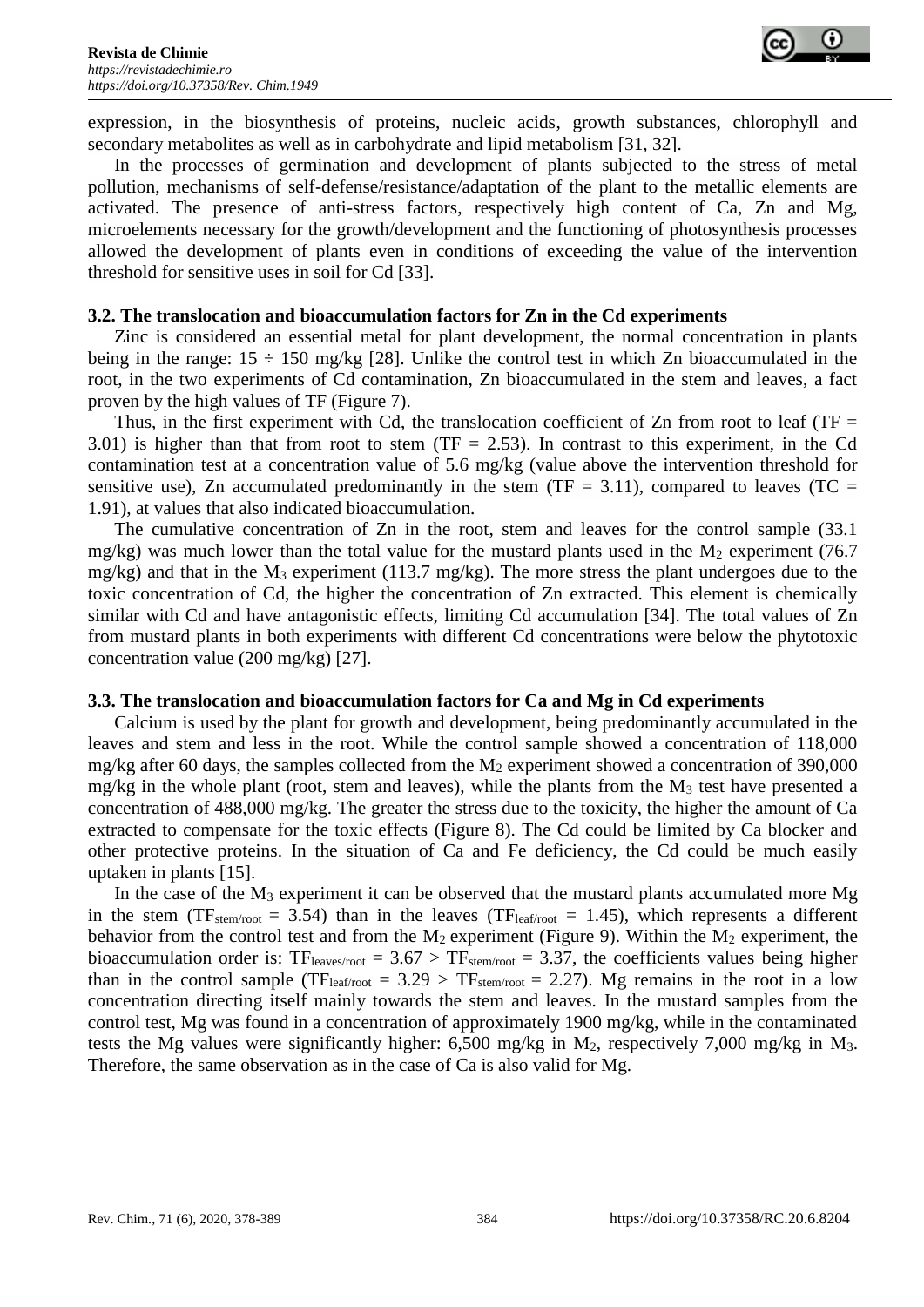







**Figure 8**. TC and TF values for Ca **Figure 9**. TC and TF values for Mg

### **3.4. The translocation and bioaccumulation factors for Mn and Fe in Cd experiments**

A number of essential metals or micronutrients such as Cr, Co, Cu, Mn, Mo, Ni, Fe, Se and Zn are required for optimal functioning of biological and biochemical processes in plants [34]. In the case of Mn, it is observed that the translocation model for the control sample is also valid for the contaminated tests samples, namely: TF  $_{leaf/root}$  > TF<sub>stem/root</sub> > TC  $_{root/solid}$ . Mn does not remain in the root; it goes mainly towards the leaves and less in the stem. Regarding the total Mn concentrations in the plant at 60 days, the Mn concentrations are not significantly different:  $37 \text{ mg/kg}$  Mn in the M<sub>2</sub> test, respectively 40 mg/kg Mn in the M<sup>3</sup> test compared to the control sample (35 mg/kg Mn). The translocation indices are greater than 1, indicating the accumulation of Mn in the stem and leaves. In  $M_2$  test: TF leaf/root = 9.4 > TF<sub>stem/root</sub> = 1.92; for the M<sub>3</sub> test the values of the translocation coefficients have the following order:  $TF_{leaf/root} = 3.69 > TF^{2}$  (Figure 10).

Other studies showed that Mn is a competitor for Cd using the same mechanism for transfer in plant [33].







In the case of Fe, the concentrations extracted from the mustard plants did not indicated bioaccumulation in any of the polluted and control tests (Figure 11). Fe directs itself to the plant especially in the stem and leaves. Comparing the values extracted from the control mustard plants (231 mg/kg), it is observed that in both Cd contamination tests, the plants extracted a total Fe value of about 190 mg/kg, representing a 17% decrease in the Fe concentration. Fe is an essential metal for chlorophyll production. These results proved that Cd contamination could have effects on the normal Fe accumulation that leading to photosynthesis inhibition [35]. After 60 days of Cd exposure, the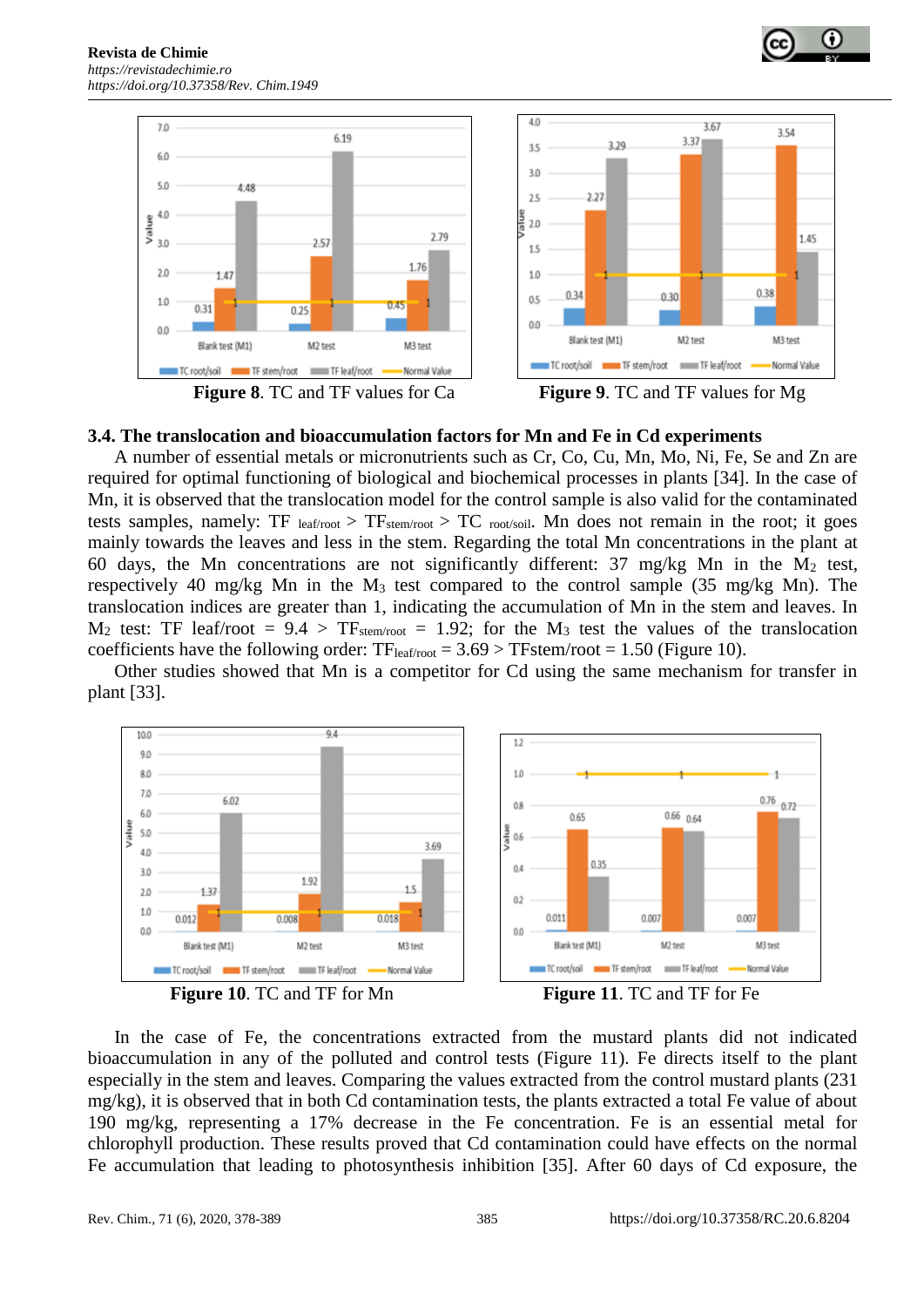

transfer factors are two times higher that in control test but lower than 1, indicating adaptive or tolerance process.

### **3.5. The translocation and bioaccumulation factors for Cu and Ni in Cd experiments**

Cu extracted from the mustard plants grown in Cd pollution experiments recorded a value of the translocation coefficients from root to leaves greater than 1: TF  $_{\text{leaf/root}} = 1.72$  in the case of the control sample; TF leaf/root = 2.19 for  $M_2$  experiment and TF leaf/root = 1.47 for the  $M_3$  experiment. It can be concluded that Cu goes mainly to the leaves then to the stem and less to the root.









From Figure 12 and Figure 13 it can be noted that the plant extracted the Cu and Ni nutrients that it needed from the soil. The total Cu concentrations in plants are in the normal concentration range, the values being between 8.61  $\div$  9.42 mg/kg, but below the value of the control test (15.3 mg/kg) and much below the phytotoxic value of 20 mg/kg [27]. The studies showed that Cd could reduce or increase the Cu uptake in plants organs [33]. In M<sub>3</sub> test, after 60 days, transfer factors were lower than M2, indicating a reduced ratio of Cu mobility in mustard plants inversely proportional to the Cd concentration. The results showed also insignificant increases or decreases of Cu transfer comparing to the control test indicating an adaptive plant response to Cd toxicity.

Compared to Cd, which ha no physiological function in plant development, Ni is essential for various metabolic process including photosynthesis [36]. Our study showed that Cd toxicity reduces Ni uptake through plants roots. Thus, total Ni concentrations in contaminated plants (6.6 - 6.8 mg/kg) are 30% lower than in the control sample (9.50 mg/kg), slightly above the normal maximum value in plants, 5 mg/kg [28]. The Ni mobility from roots to leaves indicates a tolerance mechanism to Cd toxicity.

# **4. Conclusions**

In this paper, the bioaccumulation and transfer factors from a soil contaminated with Cd to the white mustard plant (*Sinapis alba L.*) have been studied in correlation with several essential metals (Ca, Zn, Mg, Mn, Cu, Fe and Ni). Cd predominantly accumulated in roots at values of the bioaccumulation coefficient of 1.46  $(M_2)$  and 2.22  $(M_3)$ . These values increased as the initial Cd concentration added in the growing soil also increased. Cd translocation to the stem and leaves was observed too, the TF values for the aerial part of the plant being greater than 1. The values of the concentrations in the stems (3.39 mg/kg for  $M_2$  and 9.98 mg/kg for  $M_3$ ) and from the leaves (3.57 mg/kg for  $M_2$  and 5.87 mg/kg for  $M_3$ ) did not exceed the level of phytotoxic concentration (10 mg/kg), but the stems of the mustard samples selected for analysis from the  $M_3$  experiment reached this phytotoxic value. Mustard plants have phytoaccumulation capabilities for Cd but their utilization as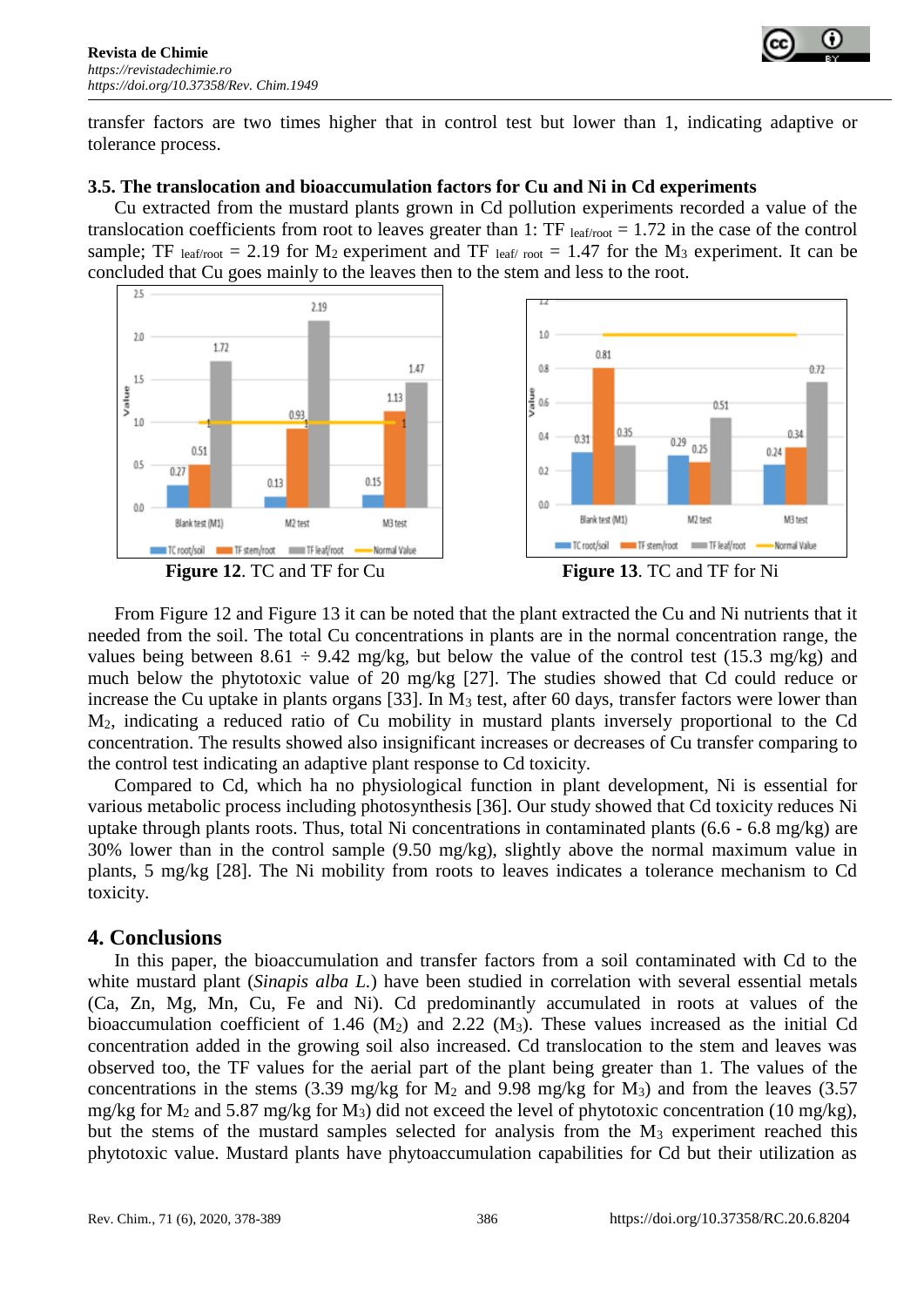

food is not recommended because of Cd concentration exceeding the limits for aromatic or medicinal products.

The presence of essential metals at values within the normal range for soil increases the adaptation and tolerance of mustard plants to Cd toxicity, through competitive or antagonist processes. The study showed that certain metals (Zn, Ca, Mg, Mn) were found in higher concentrations in plants subjected to Cd pollution than in the control sample indicating antagonistic effects and Cd toxicity limiting. The greater the stress due to the toxicity, the greater the amount of extracted metal to compensate for the toxic effects (significantly higher values in the  $M_3$  test compared to the  $M_2$  test). Other essential metals, such as Cu, Fe and Ni were found in lower concentrations in intoxicated plants compared to control plants. Their translocation from soil to plant organs could be reduced by the Cd toxicity. Contrary, the mobility of these elements from roots to leaves could support the tolerance effect of plants to Cd stress. The study allows us to consider that *Sinapis alba L.* aromatic plant is suitable for soil phytoremediation technologies used in Cd decontamination.

**Acknowledgments:** The authors acknowledge the financial support offered by The National Research Program "Nucleu" through contract no 20N/2019, Project code PN 19 04 01 01.

### **References**

1.SANA, A., QASIM, A., ZAHIR, A.Z., SOBIA, A., HAFIZ, N.A., Phytoremediation: Environmentally sustainable way for reclamation of heavy metal polluted soils, *Ecotoxicol. Environ. Saf.,* [174,](https://www-sciencedirect-com.am.e-nformation.ro/science/journal/01476513/174/supp/C) 2019, 714-727.

[https://doi.org/10.1016/j.ecoenv.2019.02.068.](https://doi.org/10.1016/j.ecoenv.2019.02.068)

2[.GHEORGHE, S.](http://apps.webofknowledge.com/OneClickSearch.do?product=UA&search_mode=OneClickSearch&SID=F4YYpmlmWwKzONNxFMT&field=AU&value=Gheorghe,%20S&ut=3571777&pos=1&excludeEventConfig=ExcludeIfFromFullRecPage), [VASILE, G.G.](http://apps.webofknowledge.com/OneClickSearch.do?product=UA&search_mode=OneClickSearch&SID=F4YYpmlmWwKzONNxFMT&field=AU&value=Vasile,%20GG&ut=824391&pos=2&excludeEventConfig=ExcludeIfFromFullRecPage), [STOICA, C.](http://apps.webofknowledge.com/OneClickSearch.do?product=UA&search_mode=OneClickSearch&SID=F4YYpmlmWwKzONNxFMT&field=AU&value=Stoica,%20C&ut=2135471&pos=3&excludeEventConfig=ExcludeIfFromFullRecPage), [LAZAR, M.N.](http://apps.webofknowledge.com/OneClickSearch.do?product=UA&search_mode=OneClickSearch&SID=F4YYpmlmWwKzONNxFMT&field=AU&value=Lazar,%20MN&ut=890657&pos=4&excludeEventConfig=ExcludeIfFromFullRecPage), [LUCACIU, I.](http://apps.webofknowledge.com/OneClickSearch.do?product=UA&search_mode=OneClickSearch&SID=F4YYpmlmWwKzONNxFMT&field=AU&value=Lucaciu,%20I&ut=1378554&pos=5&excludeEventConfig=ExcludeIfFromFullRecPage), [BANCIU, A.](http://apps.webofknowledge.com/OneClickSearch.do?product=UA&search_mode=OneClickSearch&SID=F4YYpmlmWwKzONNxFMT&field=AU&value=Banciu,%20A&ut=3500566&pos=6&excludeEventConfig=ExcludeIfFromFullRecPage), Phytotoxicity Tests Applied on Sewage Sludge Resulted from Urban Wastewater Treatment Plants, 2016, *Rev. Chim.* 67(8), 2016, 1469-1473.

3.ZHU, G., XIAO, H., GUO, Q., ZHANG, Z., ZHAO, J., YANG, D., Effects of cadmium stress on growth and amino acid metabolism in two Composite plants, *Ecotox. Environ. Safe*., 2018, 300-308. https://doi.org/10.1016/j.ecoenv.2018.04.045.

4.BAUDOUIN, C., CHARVERON, M., TARROUSE, R., GALL, Y., Environmental pollutants and skin cancer, *Cell Biol. Toxicol.,* **18**, 2002, 341-348.<https://doi.org/10.1023/A:1019540316060>

5.YANYAN, G., DONGYE, Z., QILIN, W., An overview of field-scale studies on remediation of soil contaminated with heavy metals and metalloids: Technical progress over the last decade *[Water Res.](https://www.sciencedirect.com/science/journal/00431354)*, **[147](https://www.sciencedirect.com/science/journal/00431354/147/supp/C)**, 2018, 440-460.

[https://doi.org/10.1016/j.watres.2018.10.024.](https://doi.org/10.1016/j.watres.2018.10.024)

6.DEEPAK, K. P., CHINMAY, P., HEMANTA, K.P., Toxic metal decontamination by phytoremediation approach: Concept, challenges, opportunities and future perspectives, *[Environ.](https://www.sciencedirect.com/science/journal/23521864)  [Technol. Inno.](https://www.sciencedirect.com/science/journal/23521864)*, **18**, 2020, 100672.

[https://doi.org/10.1016/j.eti.2020.100672.](https://doi.org/10.1016/j.eti.2020.100672)

7.DINU, C., VASILE, G.G., BULEANDRA, M., POPA, D.E., GHEORGHE, S., UNGUREANU, E.M., Translocation and accumulation of heavy metals in Ocimum basilicum L. plants grown in a mining-contaminated soil, *J. Soil Sediment*, 20, 2020, 2141-2154.

[https://doi.org/10.1007/s11368-019-02550-w.](https://doi.org/10.1007/s11368-019-02550-w)

8.JANHVI, P., RAJESH, K.V., SAUDAN, S., Suitability of aromatic plants for phytoremediation of heavy metal contaminated areas: a review, *Int. J. Phytoremediat*., **21**(5), 2019, 405-418. https://doi.org[/10.1080/15226514.2018.1540546.](https://doi.org/10.1080/15226514.2018.1540546)

9.DAMIAN, F., JELEA, S.G., LACATUSU, R., MIHALI, C., The Treatment of Soil Polluted with Heavy Metals Using the Sinapis Alba L. and Organo Zeolitic Amendment, *Carpath. J. Earth Env*., **14 (**2), 2019, 409 – 422.

[https://doi.org/10.26471/cjees/2019/014/090.](https://doi.org/10.26471/cjees/2019/014/090)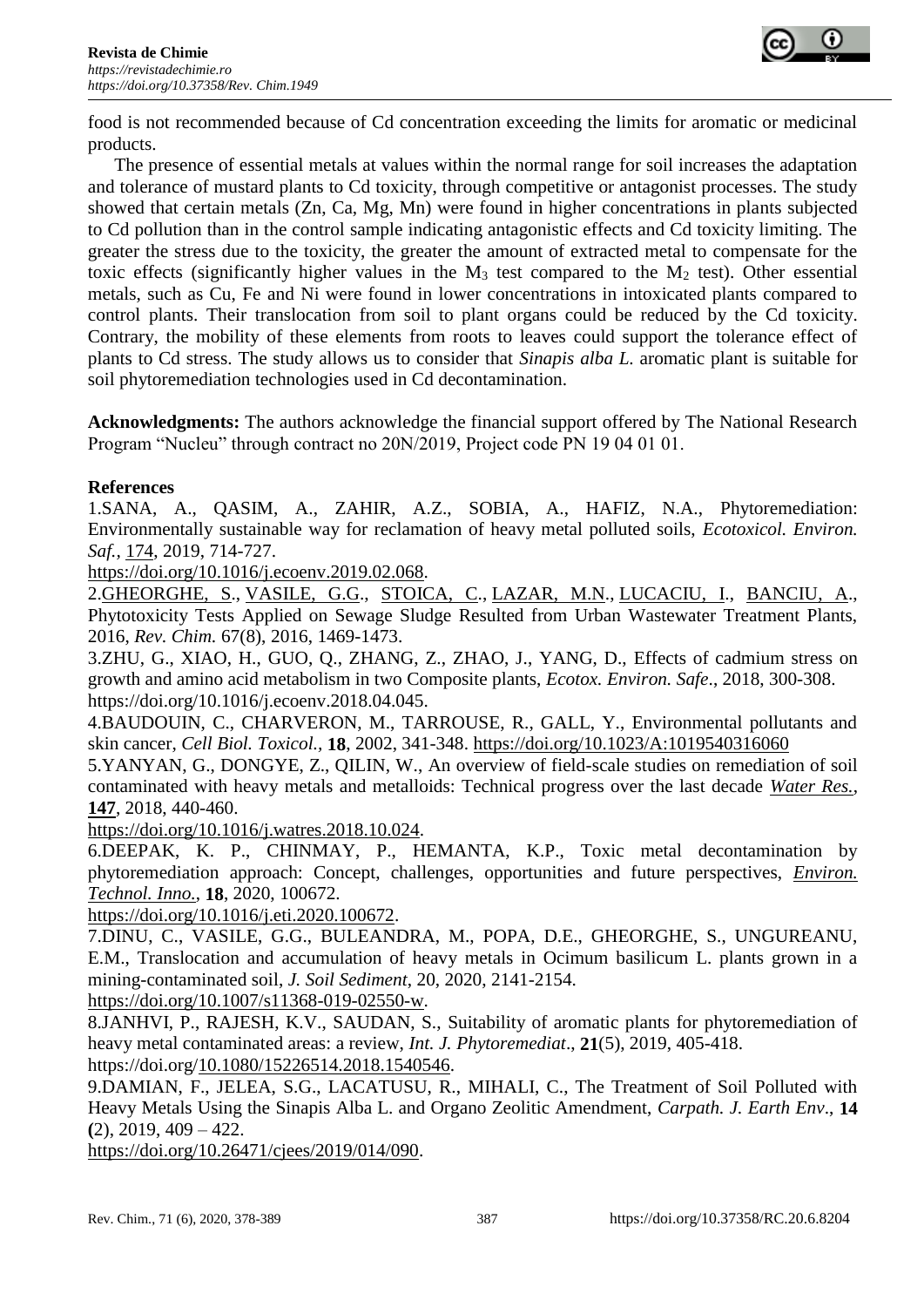10[.SZCZYGŁOWSKA,](https://www.ncbi.nlm.nih.gov/pubmed/?term=Szczyg%26%23x00142%3Bowska%20M%5BAuthor%5D&cauthor=true&cauthor_uid=22174630)M., [PIEKARSKA,](https://www.ncbi.nlm.nih.gov/pubmed/?term=Piekarska%20A%5BAuthor%5D&cauthor=true&cauthor_uid=22174630) A., [KONIECZKA,](https://www.ncbi.nlm.nih.gov/pubmed/?term=Konieczka%20P%5BAuthor%5D&cauthor=true&cauthor_uid=22174630) P., [NAMIEŚNIK,](https://www.ncbi.nlm.nih.gov/pubmed/?term=Namie%26%23x0015b%3Bnik%20J%5BAuthor%5D&cauthor=true&cauthor_uid=22174630) J., Use of Brassica Plants in the Phytoremediation and Biofumigation Processes, *[Int J Mol Sci](https://www.ncbi.nlm.nih.gov/pmc/articles/PMC3233436/)*., **12**(11), 2011, 7760–7771. https://doi.org/10.3390/jims12117760.

11.STANISLAWSKA-GLUBIAK, E., KORZENIOWSKA, J., Tolerance of White Mustard (*Sinapsis Alba L*.) to Soil Pollution with Several Heavy Metals, *Ecol. Chem. Eng. A,* **18**(3), 2011, 445-450.

12.ZALEWSKA, M., NOGALSKA, A., 2014. Phytoextraction potential of sunflower and white mustard plants in zinc-contaminated soil, *Chilean J. Agric. Res.,* **74,** 485-489. [https://doi.org/10.4067/S0718-58392014000400016.](https://doi.org/10.4067/S0718-58392014000400016)

13.POPOVICIU, D.R., PIRJOL, T.N., MICLAUS, L.S., Phytotoxic Effect and Bioaccumulation of Chromium in White Mustard (*Sinapis alba L*.) Seedlings, *Rev. Chim.,* **68**(1), 2017, 40-42.

14.NEGREANU-PIRJOL, B.S., NEGREANU-PIRJOL, T., SIRBU, R., POPOVICIU, D.R., Bioaccumulation and Effects of Aluminum on Plant Growth in Three Culture Plants Species, *Rev Chim*, **70**(2), 2019, 602-604.

15.HE, S., YANG X., HE, Z., BALIGAR, V. C., Morphological and Physiological Responses of Plants to Cadmium Toxicity: A Review, *Pedosphere*, **27** (3), 2017, 421-438. [https://doi.org/10.1016/](https://doi.org/10.1016/%20S1002-0160(17)60339-4)  [S1002-0160\(17\)60339-4](https://doi.org/10.1016/%20S1002-0160(17)60339-4)

16.MOLNAROVA, M., FARGASOVA, A., Relationship between various physiological and biochemical parameters activated by cadmium in *Sinapis alba L.* and *Hordeum vulgare L*., *Ecol. Eng*., **49**, 2012, 65-72.

<https://doi.org/10.1016/j.ecoleng.2012.08.025>

17.KHAN, M.A., KHAN, S., KHAN, A., ALAM, M., Soil contamination with cadmium, consequences and remediation using organic amendments, *Sci. Total. Environ.,* **601-602**, 2017, 1591- 1605.

<http://dx.doi.org/10.1016/j.scitotenv.2017.06.030>*.*

18.\*\*\*World Health Organization (WHO) (2007) WHO guidelines for assessing quality of herbal medicines with reference to contaminants and residues. World Health Organization. [https://apps.who.int/iris/handle/10665/43510.](https://apps.who.int/iris/handle/10665/43510)

19.\*\*\*European Commission (EC) (2008) Regulation No. 629/2008 amending Regulation No. 1881/2006 of 19 December 2006 setting maximum levels for certain contaminants in foodstuffs. *Off. J. L.,* **173**(51), 6–9.

20.Order 756/1997 regarding approval of Regulation for evaluation of environmental pollution, in Romanian. [http://legislatie.just.ro/Public/DetaliiDocument/13572.](http://legislatie.just.ro/Public/DetaliiDocument/13572)

21.SERBAN, E.A., VASILE, G.G., GHEORGHE, S., ENE, C., Effects of Toxic Metals Cd, Ni and Pb on *Matricaria Chamomilla* L. Growth in a Laboratory Study, *Rev. Chim.,* **71**, 2020, *in press*.

22.\*\*\*EN 16170:2017 – Sludge, Treated Bio-waste and Soil - Determination of Elements Using Inductively Coupled Plasma Optical Emission Spectrometry (ICP-OES).

23.CHANDRA, R., BHARAGAVA, R.N., YADAV S., MOHAN, D., Accumulation and distribution of toxic metals in wheat (*Triticum aestivum L*.) and Indian mustard (*Brassica campestris L*.) irrigated with distillery and tannery effluents*, J. Hazard Mater*, **162** (2-3), 2009, 1514-1521. [https://doi.org/10.1016/j.jhazmat.2008.06.040.](https://doi.org/10.1016/j.jhazmat.2008.06.040)

24.SOYLAK, M., TUZEN, M., NARIN, I., SARI, H., Comparison of microwave, dry and wet digestion procedures for the determination of trace metal contents in spice samples produced in Turkey, *J. Food Drug Anal.*, **12**(3), 2004, 254-258.

25.\*\*\* Milestone, Milestone methods for ETHOS Digestion, https: //www. milestonesrl.com/ resources/methods/ methods-ethos-digestion.

26.SALAMON, I., LABUN, P., SKOULA, M., FABIAN, M., Cadmium, lead and nickel accumulation in chamomile plants grown on heavy metal-enriched soil, *Acta horticulturae*, **749**, 2007, 231-236. https://doi.org [/10.17660/ActaHortic.2007.749.28](https://www.researchgate.net/deref/http%3A%2F%2Fdx.doi.org%2F10.17660%2FActaHortic.2007.749.28?_sg%5B0%5D=sSIZJUEgADdLIthN0tJekOefexZvbjtLlsVOvRIxEwvMufH6YKe3vRsWFEZhs_LC2J1N7zzCzBDH3jId3VYFGyJ4Yg.kyFxCRjuUHLOf6rafl_IKJnahEC4sVSg-3bWoGGcvMFioI00x5P1VLut-88L78YpJXzjGFuLzbUCR6ltzDMt7Q)